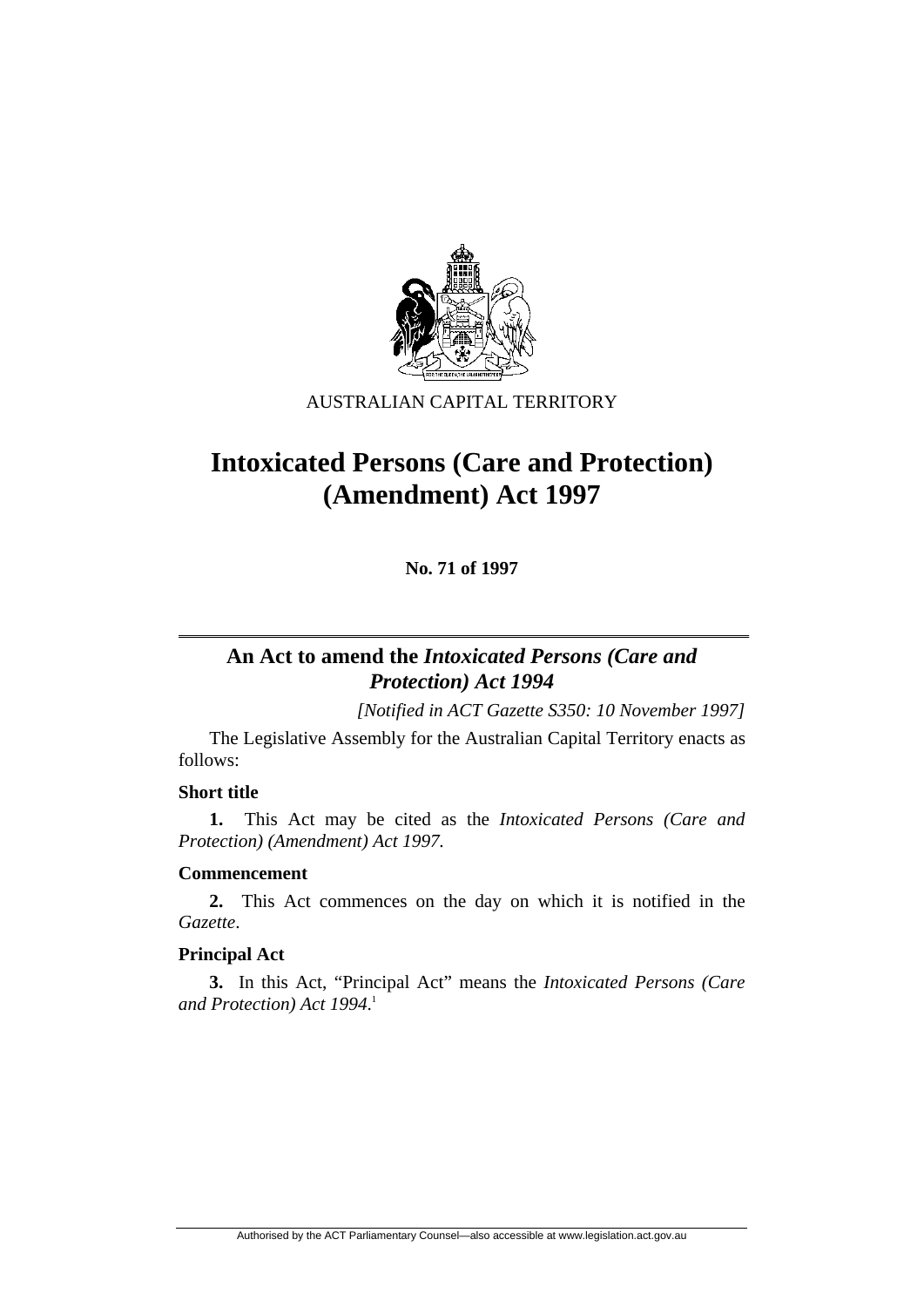#### **Interpretation**

**4.** Section 3 of the Principal Act is amended by omitting from subsection (1) the definitions of "carer" and "licensed place" and substituting respectively the following definitions:

- " 'carer' means a person who works with intoxicated persons at a licensed place;
- 'licensed place' means a place at which a licensee is licensed to provide a caring service;".

#### **Search of persons in custody**

**5.** Section 5 of the Principal Act is amended—

- **(a)** by omitting from subsections (1) and (2) "personal belongings" and substituting "articles";
- **(b)** by inserting in paragraph (a) of the definition of "search" in subsection (3) ", socks" after "shoes".

## **Admission statement and other relevant information**

**6.** Section 6 of the Principal Act is amended by omitting from paragraphs (2) (d) and (e) "belongings" and substituting "articles".

#### **Insertion**

**7.** After section 6 of the Principal Act the following sections are inserted:

## **Power of carer to search intoxicated person**

"6A. (1) A carer may search an intoxicated person at a licensed place where the carer believes on reasonable grounds that the intoxicated person does not object to the search.

"(2) In subsection  $(1)$ —

'search' means a search of a person or of articles in the possession of a person and includes—

- (a) requiring the person to remove any overcoat, coat, jacket, gloves, shoes, socks or hat; and
- (b) an examination of those items of clothing.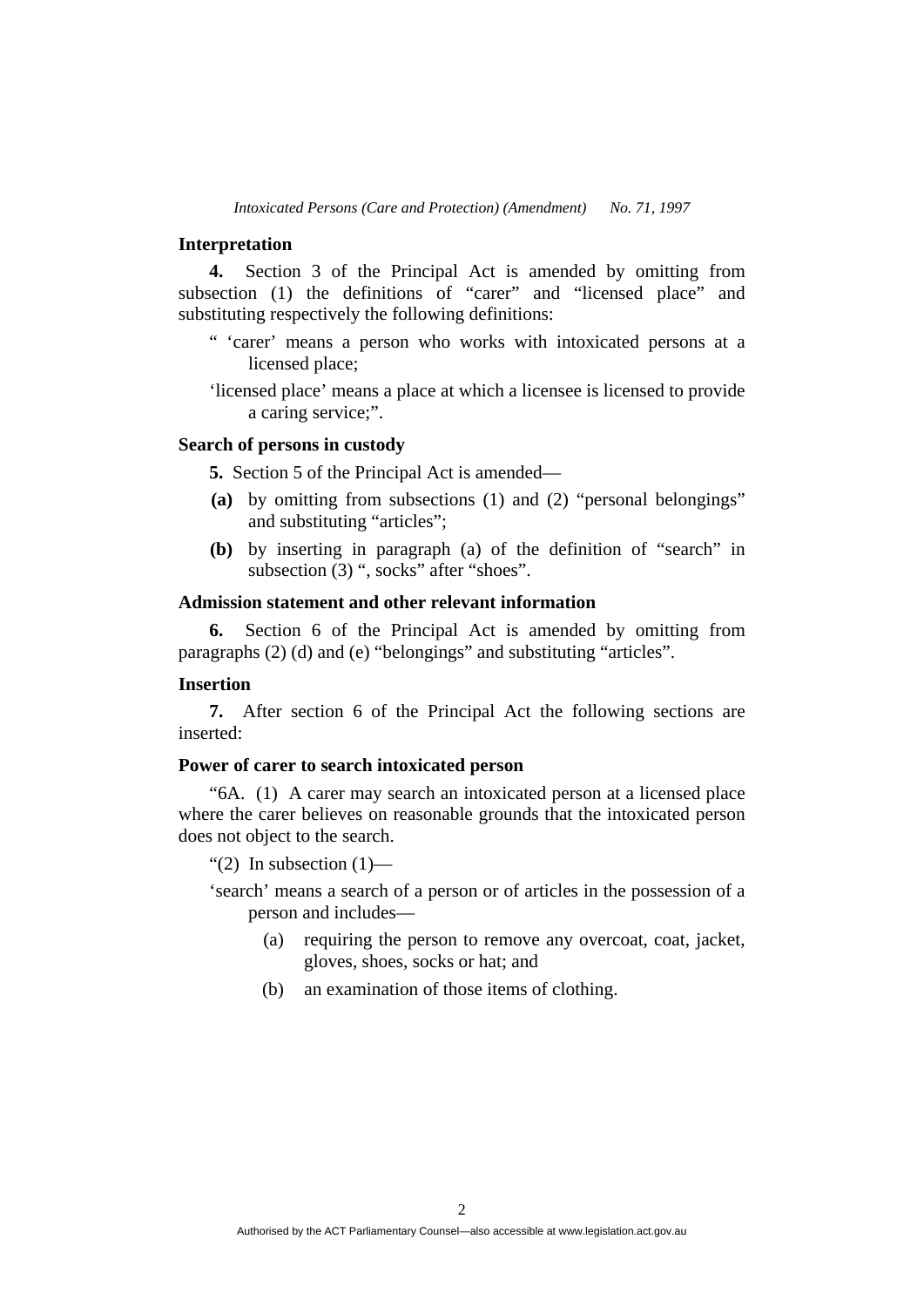#### **Safekeeping of articles in possession**

"6B. A carer who is conducting a search under section 6A shall take possession of any articles found in the possession of the intoxicated person where the carer believes on reasonable grounds that—

- (a) the intoxicated person does not object; and
- (b) it is necessary for the protection of the intoxicated person or other persons at the licensed place or the security of those articles.

#### **List of articles**

"6C. (1) Where articles are taken from an intoxicated person under section 6B the carer who conducted the search shall prepare a list of those articles.

"(2) The carer who conducted the search shall sign each entry on the list and, if the intoxicated person is unable or unwilling to sign, arrange for another carer to sign if practicable.

#### **Return of articles**

"6D. (1) An intoxicated person from whom articles have been taken under section 6B is entitled to have those articles returned to him or her on his or her departure from the licensed place.

"(2) Where articles are returned to an intoxicated person, the carer who returned the articles shall make an appropriate entry on the list of each article that has been returned.

"(3) The carer who returned the articles shall sign each entry on the list and, if the intoxicated person is unable or unwilling to sign, arrange for another carer to sign if practicable.".

#### **Right to leave**

**8.** Section 7 of the Principal Act is amended by omitting all the words from and including "A carer" to and including "inform" and substituting "The carer who admits an intoxicated person to a licensed place shall inform".

#### **Leaving in a dangerous condition**

**9.** Section 9 of the Principal Act is amended by omitting "a carer" (last occurring) and substituting "the carer".

### **Protection of carers, managers and licensees**

**10.** Section 13 of the Principal Act is amended by inserting ", manager of a licensed place" after "licensee" (wherever occurring).